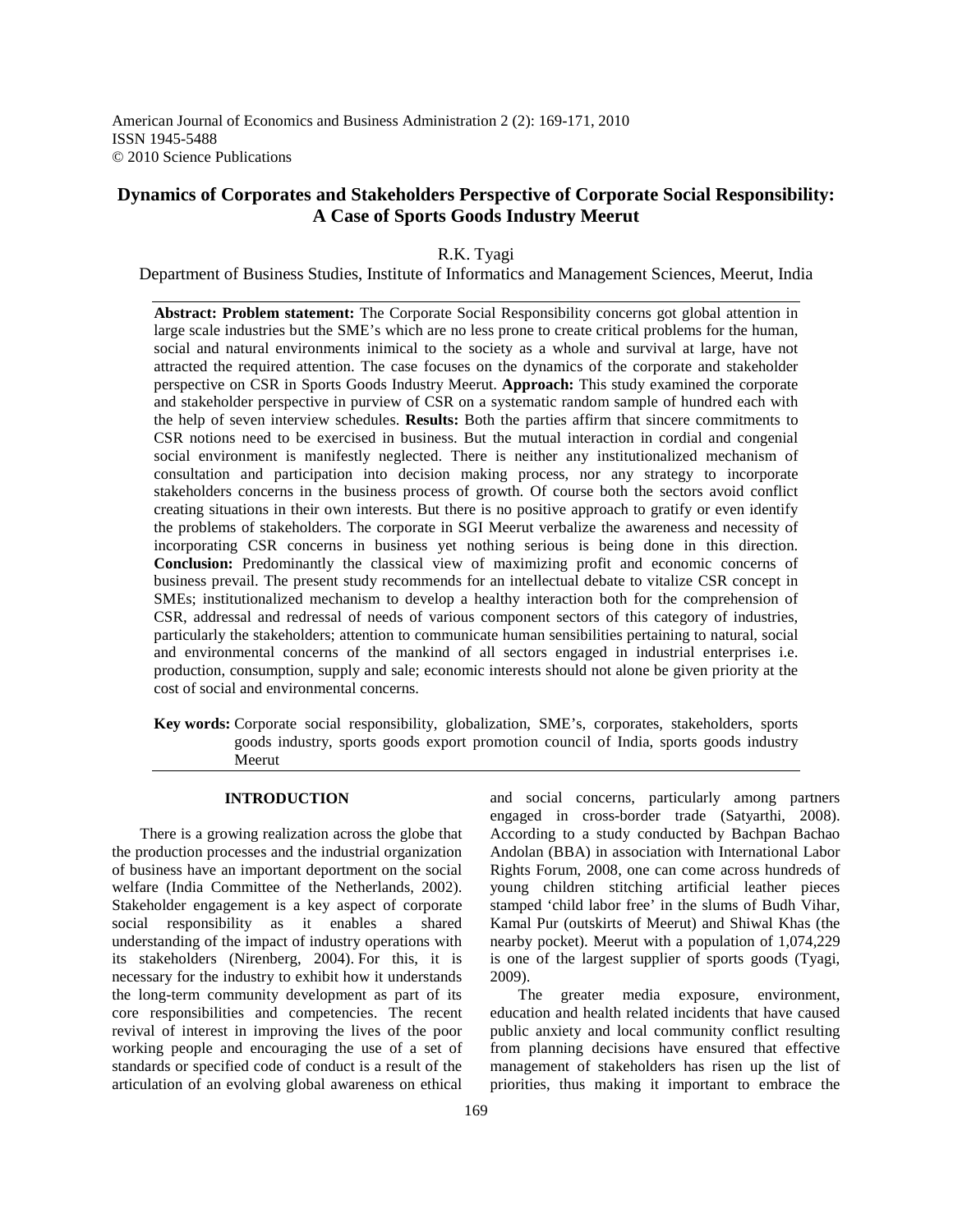stakeholder groups and individuals by considering or including them in decision making. This case study profiles Sports Goods Industry Meerut (SGIM) to develop an understanding of Corporate Social Responsibility perspective within the operations of SGI in Meerut based on two counts-one is that being a resident of Meerut the case writer is familiar with their activities. Familiarity can be an advantage in probing the motives of the people engaged in a business venture. Secondly, she has her stake in the industry because she is affected by the activities of the industry as such she is a secondary stakeholder making her entitled to demand the fulfillment of social responsibility by the owners of the industry.

 Meerut town is in Northwestern Uttar Pradesh state of India and lays Northeast of Delhi, the capital of India. It lies in between the river Ganga and Yamuna. The local daily newspaper Dainik Jagran in a article 'Jitney Ki Zid' on 01 April 2005 quoted that about three-four sports goods manufacturing units were functional in Meerut even before partition of the country in 1947; these units were manufacturing products like footballs, net and balls . The industry has export into countries like Australia, Europe, Germany, Italy, France, Kenya, New Zealand, Middle East, Gulf countries, South Africa, United States of America, United Kingdom and West Indies.

## **MATERIALS AND METHODS**

The researcher has taken an adductive research approach and mixed methods (quantitative and qualitative analyses). The primary data pertaining to achieve the objectives were collected through seven structured interview schedules developed after initial research. A list of sports goods manufacturers in Meerut was procured from the Federation of sports goods manufacturers. The total number of manufacturers as per the list was 356.With the help of simple random sampling technique 50 were selected for pilot study and from the remaining 306 a sample of 100 manufacturers was drawn with the help of simple random sampling technique. These hundred were contacted for obtaining the required information with the help of an interview schedule.

## **RESULTS**

**The corporate perspective:** It has been found that the corporate in Meerut based sports goods industry are aware of the concept of corporate social responsibility. They affirm that sincere commitment to such notions need be exercised in business. They avowedly declare

and verbalize it but the contradiction in their assertions in the total gamut of notions and the statistics manifest slackness and indifference to incorporate them into practice. They seem to be concentrating on the classical economic aims of serving the self interest, promoting business and maximizing profits. Self interest, promoting business and maximizing profits seems to be their predominant concern. They pay only lip service to CSR objectives. It has also been observed that the corporate in SGI Meerut do not show such sensibilities to the foreign customers also. They treat the local consumers of their goods at par with the foreign ones. Partnership firms show relatively greater sensitivity to CSR orientation compared to the ownership firms. It has also been seen that the firms established before 1987 are more prone to CSR sensibilities in comparison to the firms established after that time which appear to be embedded in religious-o-cultural orientations of the traditional business class in India and now losing ground in the upcoming business entrepreneurs i.e. the tendency towards charity and donations. There are other indices pertaining to stakeholder's expectations which do support this divergence in words and actions. Corporates in SGI Meerut manifest aversion to enactment of laws to regulate their behavior and practices. They beseech for voluntary incorporation of the concept. The corporates want CSR to be voluntary and not regulated by any laws.

**The Stakeholders perspective:** There are nine interest groups identified by the corporate. These identified stakeholders are customers, suppliers, competitors, governments, partners, communities, owners, investors, labor and/employees. There are common needs of all the groups. They are all affected by the industry business. Some (employees) earn their livelihood from industry; others (investors) earn returns on their invested money. Thus these groups have common and specific interests. They want themselves to be involved in decision making process. They also expect corporate to accommodate their concerns in business. They further expect the corporate to create some institutionalized mechanism of regular interaction to comprehend their difficulties and discussing way out to accommodate their problems. Getting a feedback would benefit the business in general.

#### **DISCUSSION**

**The industry:** The Sports Goods Industry Meerut is a manufacturer of internationally renowned sports goods with three types of establishments big, small and the unregistered units (Tyagi, 2009). Thus the industry